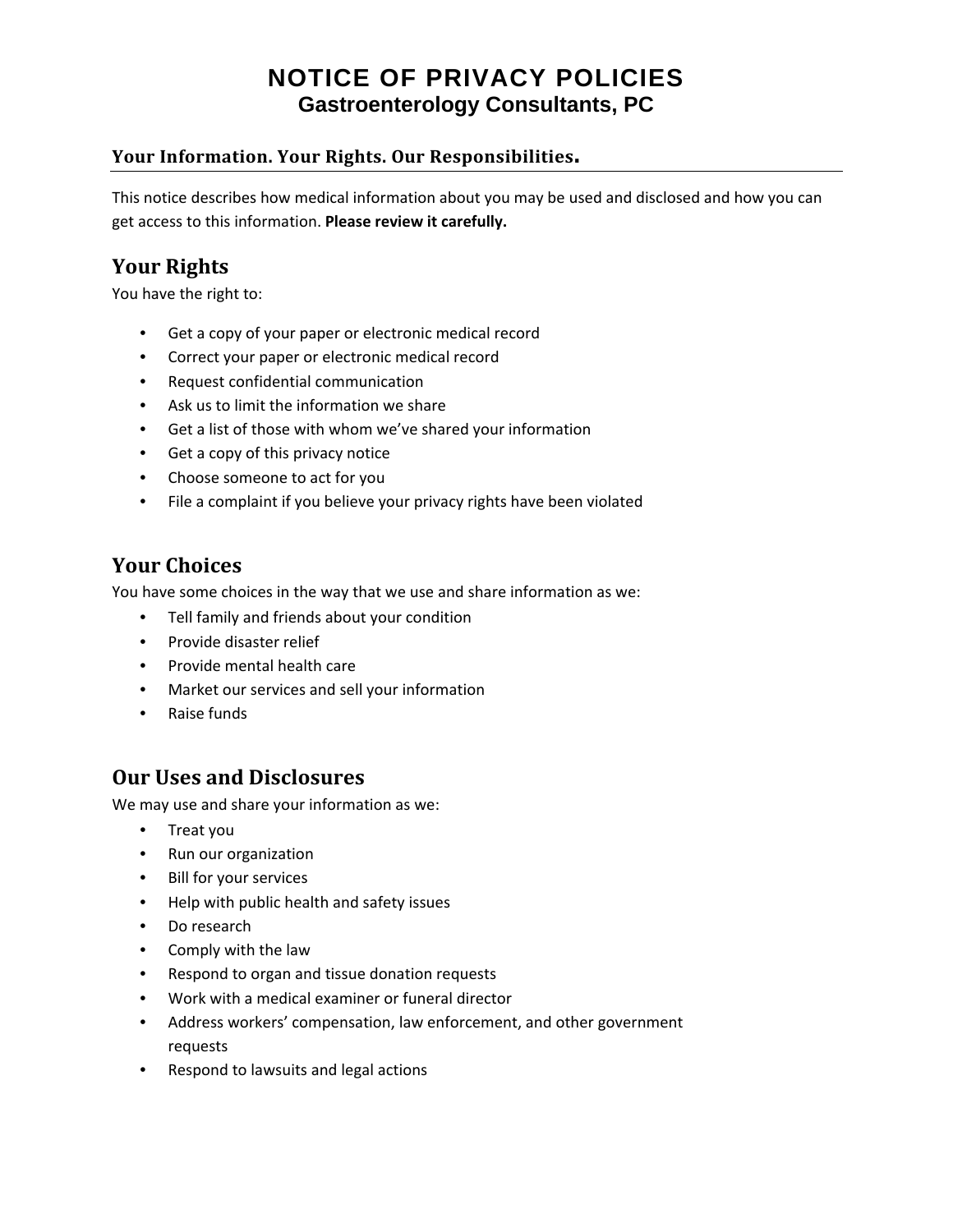# **Your Rights**

**When it comes to your health information, you have certain rights.** This section explains your rights and some of our responsibilities to help you.

### **Get an electronic or paper copy of your medical record**

- You can ask to see or get an electronic or paper copy of your medical record and other health information we have about you. Ask us how to do this.
- We will provide a copy or a summary of your health information, usually within 30 days of your request. We may charge a reasonable, cost-based fee.

### **Ask us to correct your medical record**

- You can ask us to correct health information about you that you think is incorrect or incomplete. Ask us how to do this.
- We may say "no" to your request, but we'll tell you why in writing within 60 days.

### **Request confidential communications**

- You can ask us to contact you in a specific way (for example, home or office phone) or to send mail to a different address.
- We will say "yes" to all reasonable requests.

### **Ask us to limit what we use or share**

- You can ask us not to use or share certain health information for treatment, payment, or our operations. We are not required to agree to your request, and we may say "no" if it would affect your care.
- If you pay for a service or health care item out-of-pocket in full, you can ask us not to share that information for the purpose of payment or our operations with your health insurer. We will say "yes" unless a law requires us to share that information.

## **Get a list of those with whom we've shared information**

- You can ask for a list (accounting) of the times we've shared your health information for six years prior to the date you ask, who we shared it with, and why.
- We will include all the disclosures except for those about treatment, payment, and health care operations, and certain other disclosures (such as any you asked us to make). We'll provide one accounting a year for free but will charge a reasonable, cost-based fee if you ask for another one within 12 months.

## **Get a copy of this privacy notice**

You can ask for a paper copy of this notice at any time, even if you have agreed to receive the notice electronically.

### **Choose someone to act for you**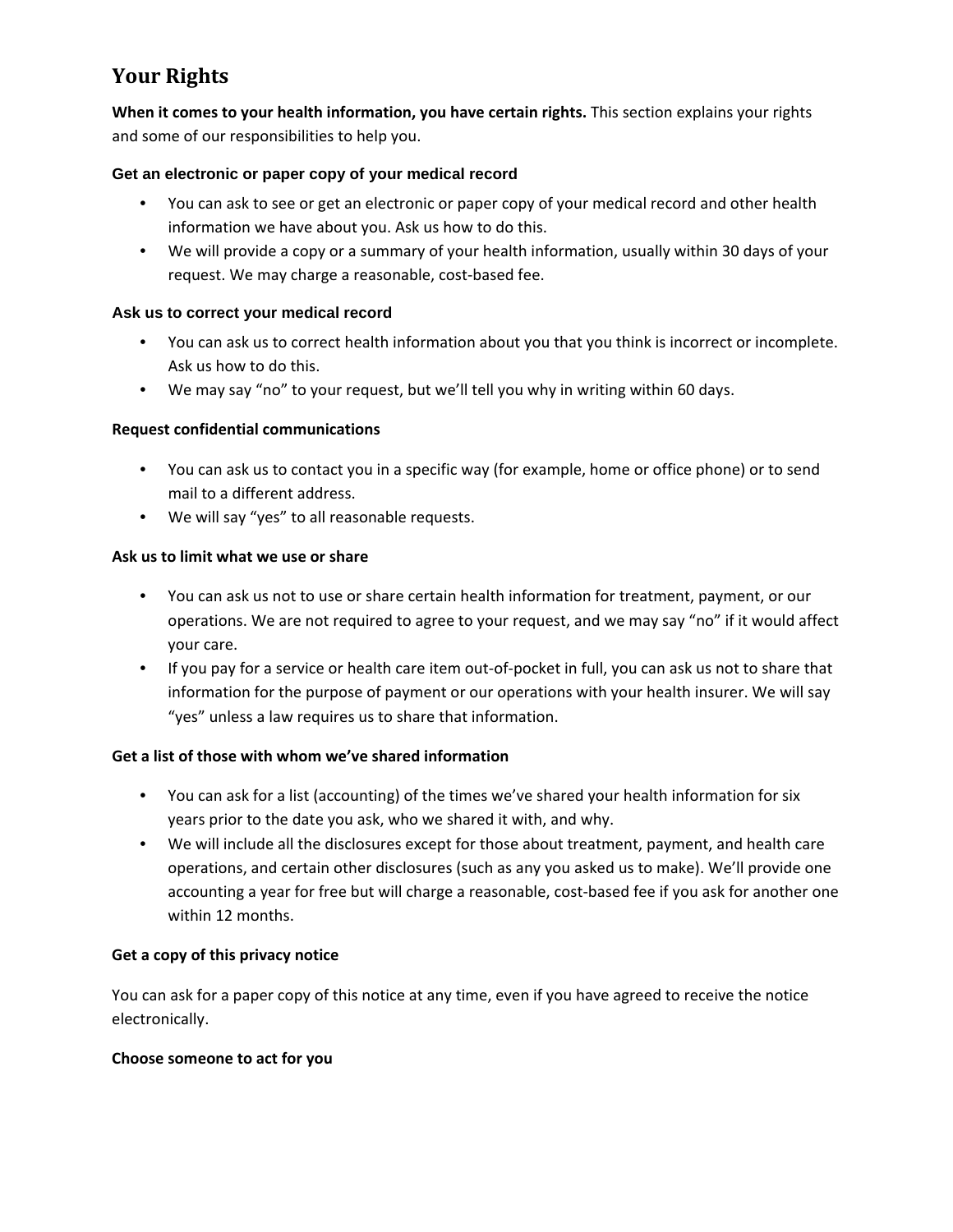- If you have given someone medical power of attorney or if someone is your legal guardian, that person can exercise your rights and make choices about your health information.
- We will make sure the person has this authority and can act for you before we take any action.

## **File a complaint if you feel your rights are violated**

- You can complain if you feel we have violated your rights by contacting: **Privacy Officer Gastroenterology Consultants, PC 11685 Alpharetta Highway Suite 320 Roswell, GA. 30076 770-410-1600**
- You can file a complaint with the U.S. Department of Health and Human Services Office for Civil Rights by sending a letter to 200 Independence Avenue, S.W., Washington, D.C. 20201, calling 1- 877-696-6775.
- We will not retaliate against you for filing a complaint.

# **Your Choices**

**For certain health information, you can tell us your choices about what we share.** If you have a clear preference for how we share your information in the situations described below, talk to us. Tell us what you want us to do, and we will follow your instructions.

In these cases, you have both the right and choice to tell us to:

- Share information with your family, close friends, or others involved in your care
- Share information in a disaster relief situation
- Include your information in a hospital directory

*If you are not able to tell us your preference, for example if you are unconscious, we may go ahead and share your information if we believe it is in your best interest. We may also share your information when needed to lessen a serious and imminent threat to health or safety.*

In these cases we never share your information unless you give us written permission:

- Marketing purposes
- Sale of your information
- Most sharing of psychotherapy notes

## **Our Uses and Disclosures**

## **How do we typically use or share your health information?**

We typically use or share your health information in the following ways.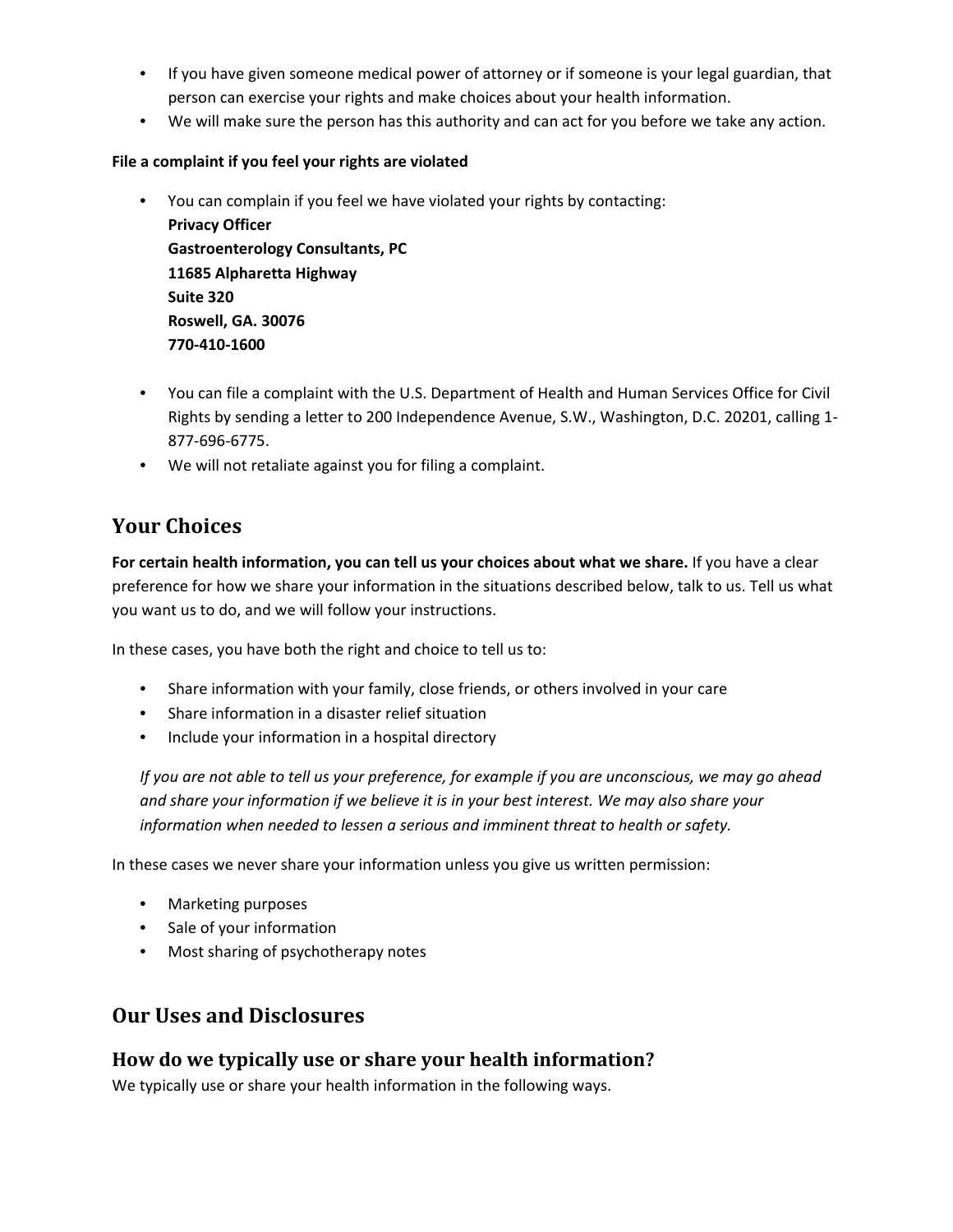### **Treat you**

We can use your health information and share it with other professionals who are treating you. *Example: A doctor treating you for an injury asks another doctor about your overall health condition.*

#### **Run our organization**

We can use and share your health information to run our practice, improve your care, and contact you when necessary.

*Example: We use health information about you to manage your treatment and services.* 

#### **Bill for your services**

We can use and share your health information to bill and get payment from health plans or other entities.

*Example: We give information about you to your health insurance plan so it will pay for your services.* 

## **How else can we use or share your health information?**

We are allowed or required to share your information in other ways – usually in ways that contribute to the public good, such as public health and research. We have to meet many conditions in the law before we can share your information for these purposes

### **Help with public health and safety issues**

We can share health information about you for certain situations such as:

- Preventing disease
- Helping with product recalls
- Reporting adverse reactions to medications
- Reporting suspected abuse, neglect, or domestic violence
- Preventing or reducing a serious threat to anyone's health or safety

### **Do research**

We can use or share your information for health research.

### **Comply with the law**

We will share information about you if state or federal laws require it, including with the Department of Health and Human Services if it wants to see that we're complying with federal privacy law.

### **Respond to organ and tissue donation requests**

We can share health information about you with organ procurement organizations.

### **Work with a medical examiner or funeral director**

We can share health information with a coroner, medical examiner, or funeral director when an individual dies.

### **Address workers' compensation, law enforcement, and other government requests**

We can use or share health information about you:

- For workers' compensation claims
- For law enforcement purposes or with a law enforcement official